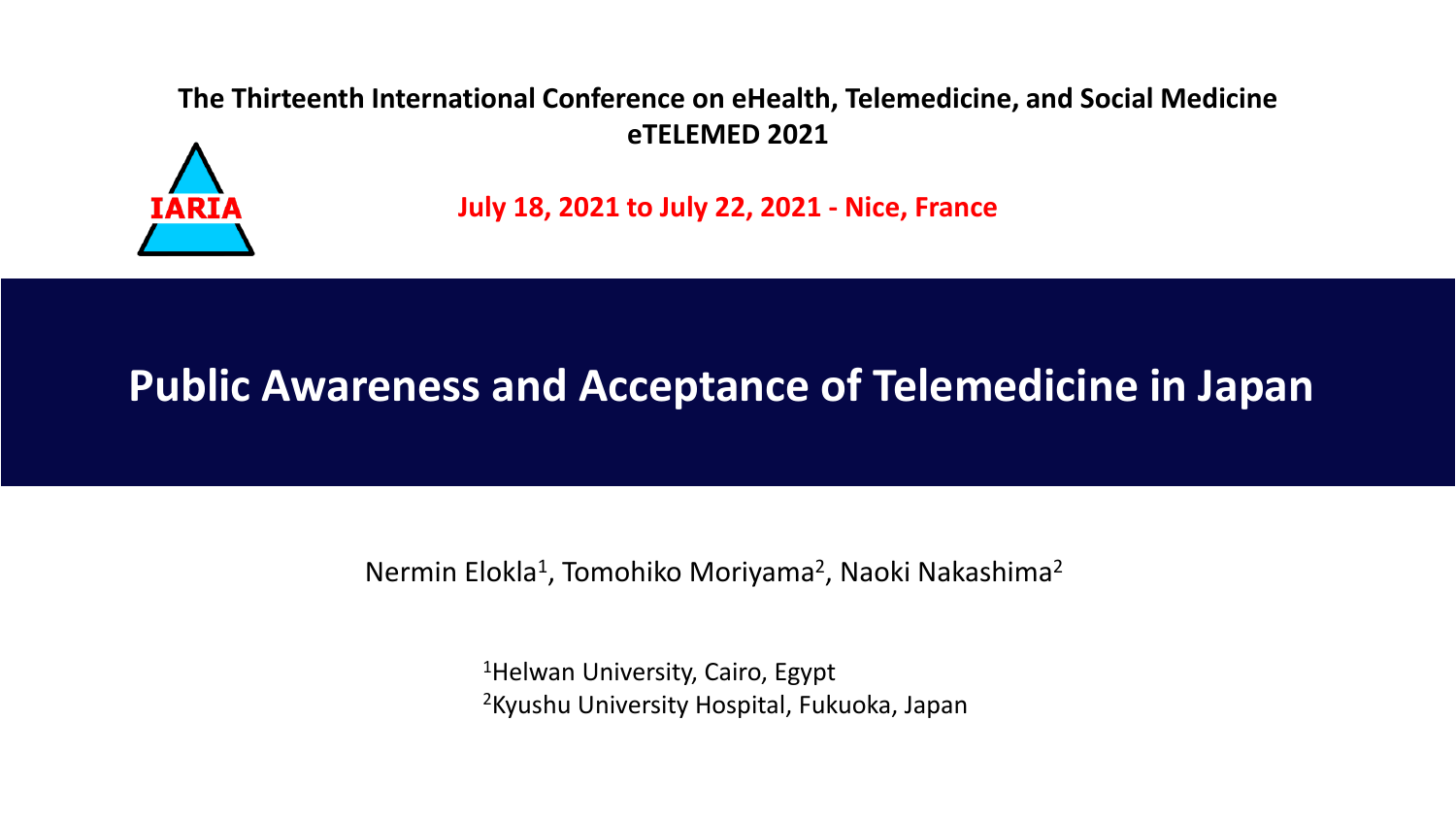### **Authors' Brief Biographies**

**Nermin Elokla**, PhD

■ Design researcher and educator Faculty of Applied Arts, Helwan University, Cairo, Egypt

- M.Eng. Faculty of Engineering, Architecture Dep., Kyushu University, 1997
- Ph.D. Faculty of Design, Kyushu University, 2005

#### ▪ Award

AIJ Grand Prize, Best Architectural Design, Temporary Housing Design, Architectural Institute of Japan (AIJ), Japan, 1995

**E** Research Interests

Design for Health and Wellbeing, Telemedicine, Design Thinking Research for Participation and Social Innovation

▪ E-mail [nelokla@hotmail.com](mailto:nelokla@hotmail.com)

#### **Tomohiko Moriyama**, MD, PhD

■ Gastrointestinal endoscopist

■ Director Telemedicine Development Center of Asia (TEMDEC), Kyushu University Hospital, Fukuoka, Japan

▪ Vice Director International Medical Department Kyushu University Hospital, Fukuoka, Japan

▪ Chair Asia-Pacific Advanced Network Medical Working Group

M.D. School of Medicine, Kyushu University, Fukuoka, Japan, 1996 Ph.D. Kyushu University, 2003

■ Research Interests Endoscopy, Telemedicine

▪ E-mail [tomohiko.moriyama.153@m.kyushu-u.ac.jp](mailto:tomohiko.moriyama.153@m.kyushu-u.ac.jp)

#### **Naoki Nakashima**, MD, PhD

**Director and Professor** 

- Medical Information Center - International Medical Department, Kyushu University Hospital, Fukuoka, Japan

**President** 

- Japan Association for Medical Informatics - Asia Pacific Association for Medical Informatics

■ Vice President International Medical Informatics Association

M.D. School of Medicine, Kyushu University, Fukuoka, Japan, 1987 Ph.D. Kyushu University, 1997

**Research Interests** Disease Management, Telemedicine, Patient Engagement, Learning Health System

▪ E-mail [nnaoki@info.med.kyushu-u.ac.jp](mailto:nnaoki@info.med.kyushu-u.ac.jp)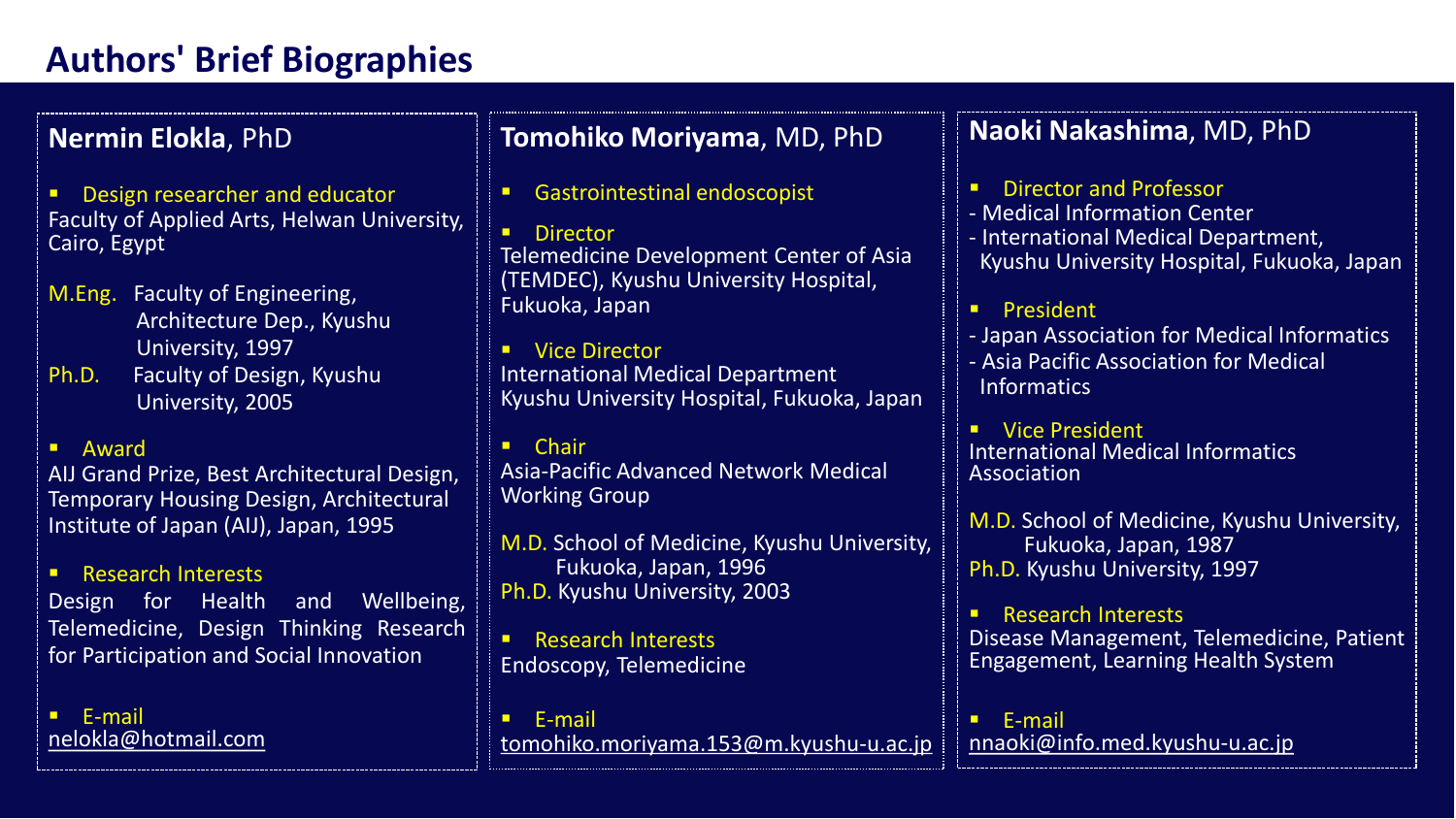### **Purpose**

- **Examine public awareness and acceptability of telemedicine in Japan.**
- **Determine the major issues which hinder the growth of telemedicine from Japanese people's views.**

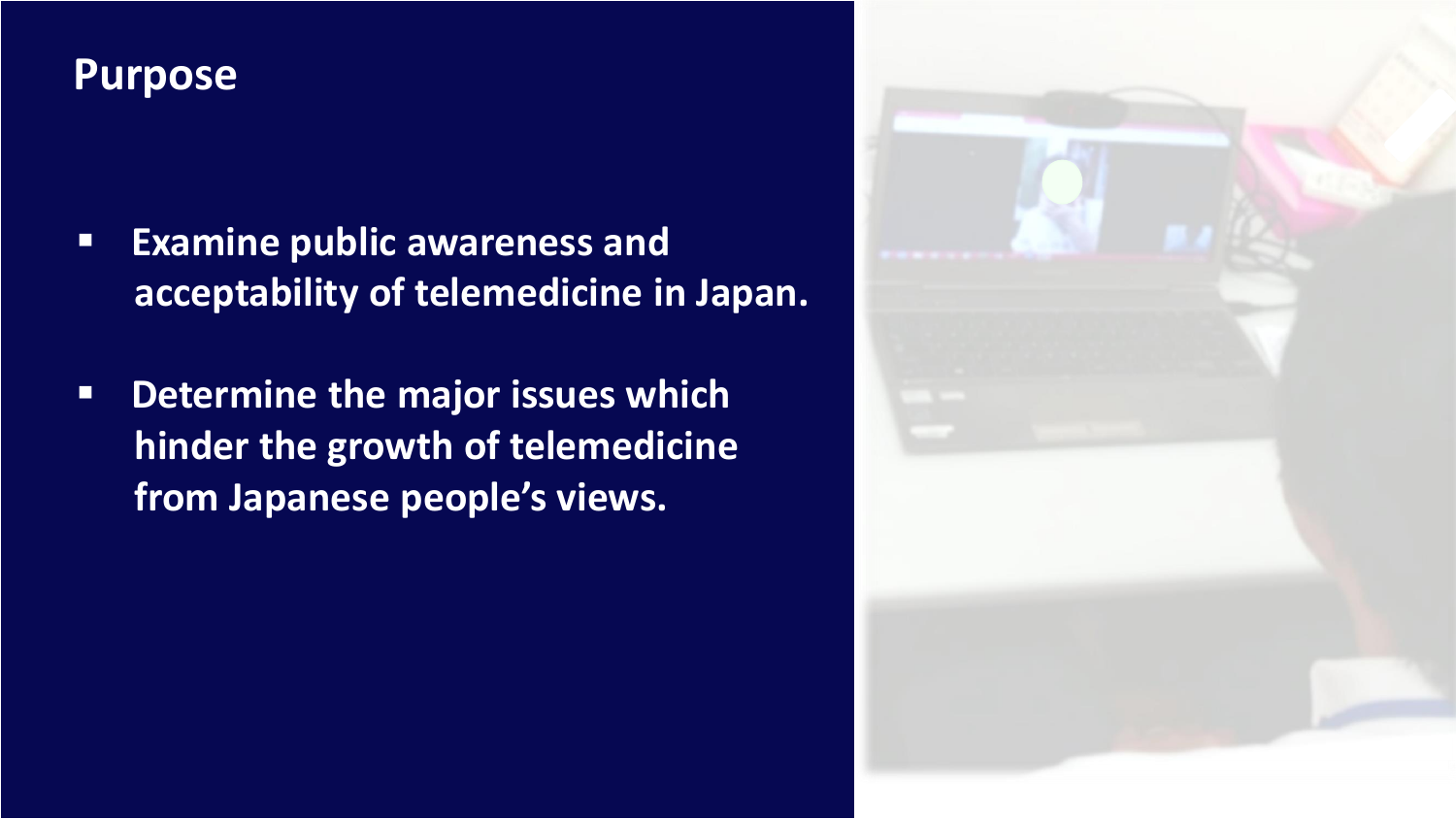## **Method**

- Understanding users' needs and shortcomings to address these needs are necessary to improve the service.
- Semi-structured questionnaire (12 multiple-choice questions) was undertaken with 84 participants (63 Female and 21 male) between February and April 2021.
- Selecting the survey participants was based on their busy works with limited vacations time to visit hospitals.
- **The interview guide was informed by a literature survey in this study area.**
- Ethical approval for the study was obtained from the Kyushu University Hospital, Permission No 2021-15.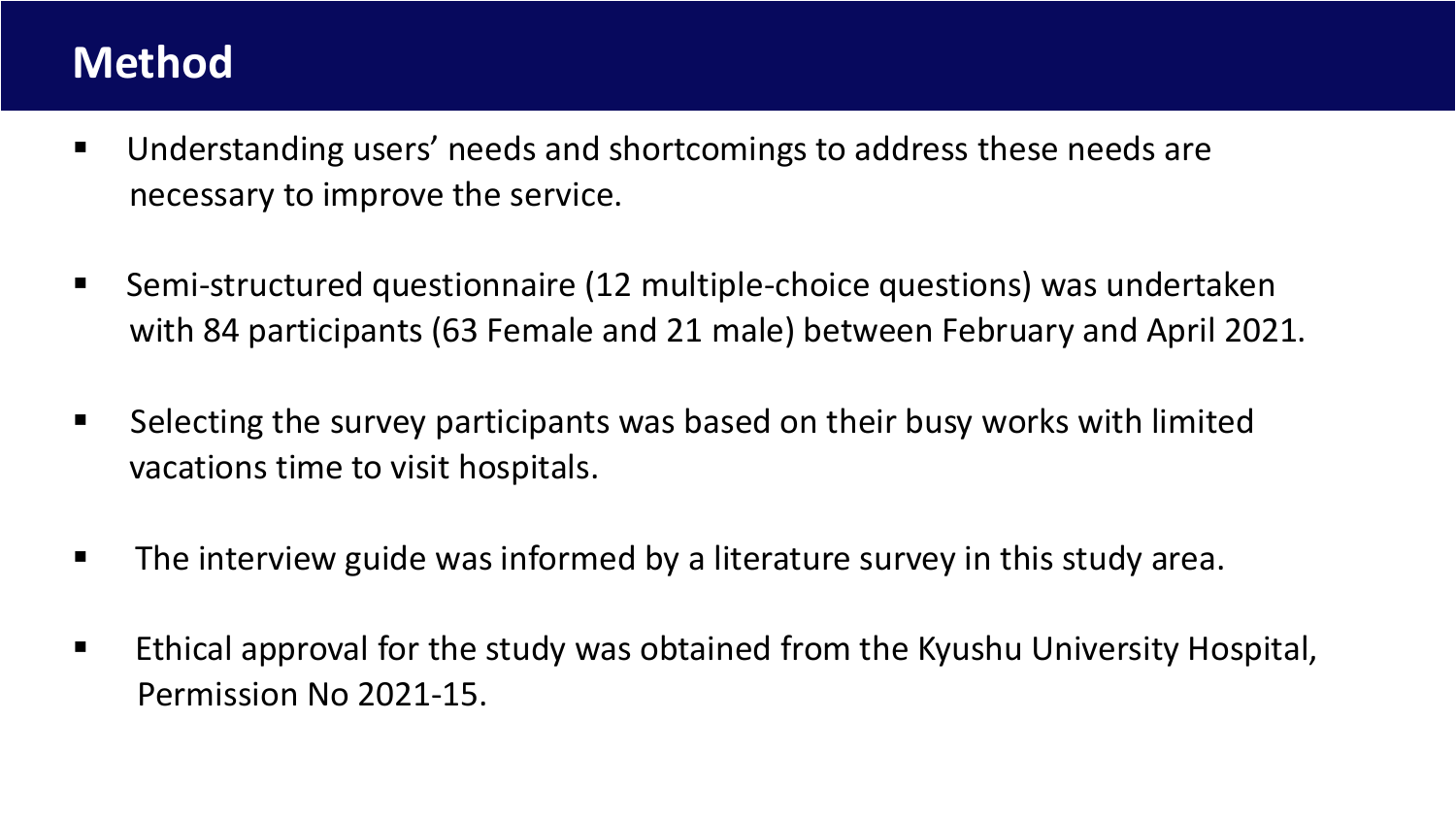- The participants' ages are ranging from 20 to 63 years.
- They are administrative employees working in different business sectors at 2 public universities in the Fukuoka city.
- **EXTED All participants have no physical** disabilities, and they had never experienced telemedicine.
- The majority visit the hospitals about 2 times a year.

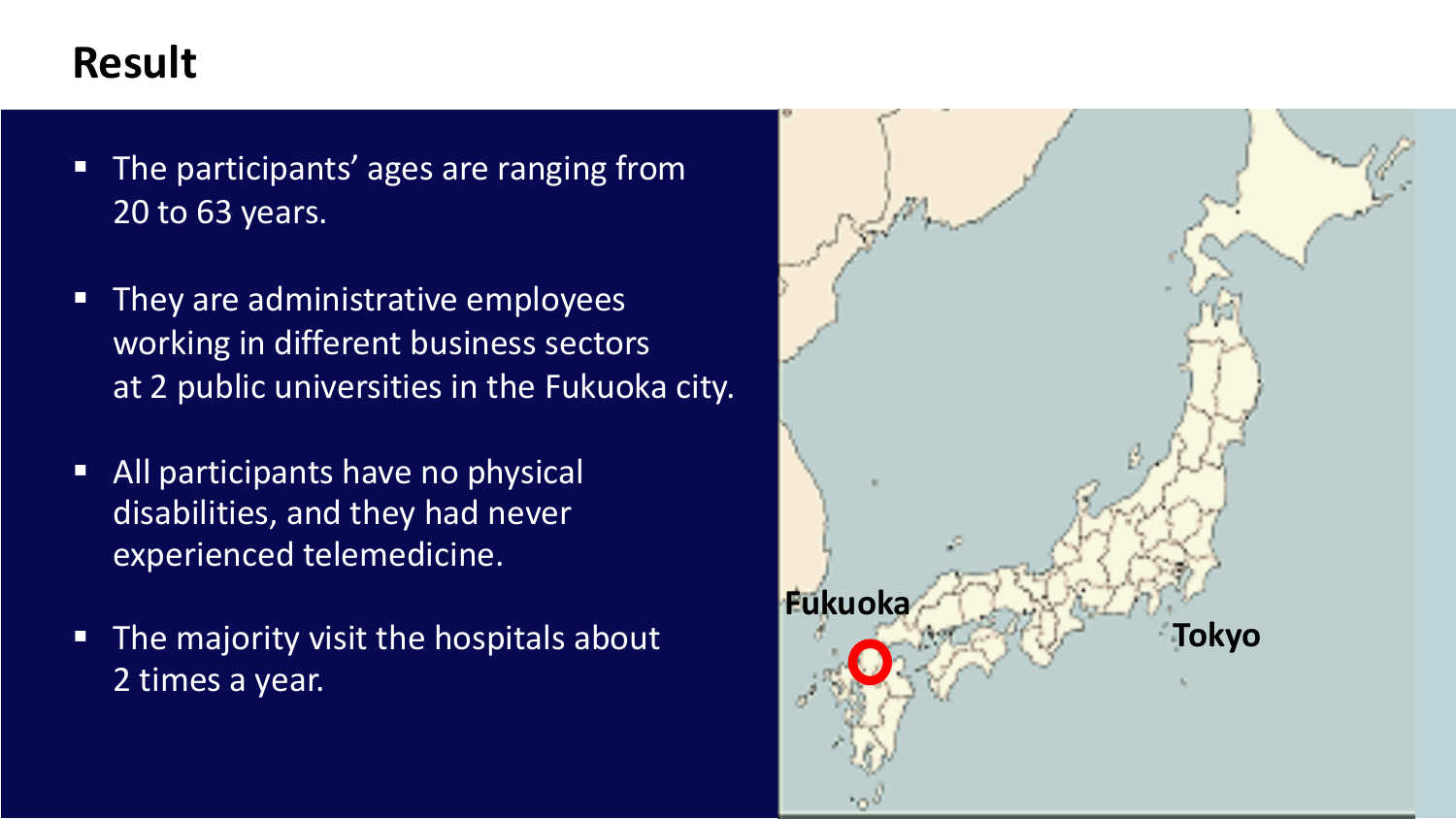### Table 1 The Characteristic of Participants

| Gender<br>$N = 84$ | Age       | $N = 84$            | <b>Physical</b><br><b>Disability</b> | <b>City</b> | <b>Occupation N=84</b> | Hospital visit                                                  | (in a year)  N=84 |                          | <b>Experience of</b><br><b>Telemedicine</b> |
|--------------------|-----------|---------------------|--------------------------------------|-------------|------------------------|-----------------------------------------------------------------|-------------------|--------------------------|---------------------------------------------|
|                    | $ 20-29 $ | 17(20%)             |                                      |             | Administrative         | Once a week                                                     | 52 times          | $(2\%)$<br>2             |                                             |
| Female             | $ 30-39 $ | 16(19%)             |                                      |             | employees              | Once every 2 weeks                                              | $ 26 \t{times}$   | 2<br>(3%)                |                                             |
| N 63 (75%)         | $ 40-49 $ | 28(34%)             |                                      |             |                        | University A $\,$ N 53 (63%) Once a month                       | $ 12 \times$      | (19%)<br>16 <sup>°</sup> |                                             |
|                    | 50-59     | 17(20%)             |                                      |             |                        | University B N 31 (37%) Once every 2 months $ 6 \text{ times} $ |                   | 6<br>(7%)                |                                             |
|                    | 60-69     | (7%)<br>$6^{\circ}$ | <b>No</b>                            | Fukuoka     |                        | Once every 6 months $ 2$ times                                  |                   | 24 (29%)                 | <b>No</b>                                   |
|                    |           |                     |                                      |             |                        | Once a year                                                     | One time          | 12(14%)                  |                                             |
| Male               |           |                     |                                      |             |                        | No visit                                                        |                   |                          |                                             |
| N 21 (25%)         |           |                     |                                      |             |                        | No answer                                                       |                   | $ 22 \t(26%) $           |                                             |
| 100%               |           | 100%                |                                      |             | 100%                   |                                                                 |                   | 100%                     |                                             |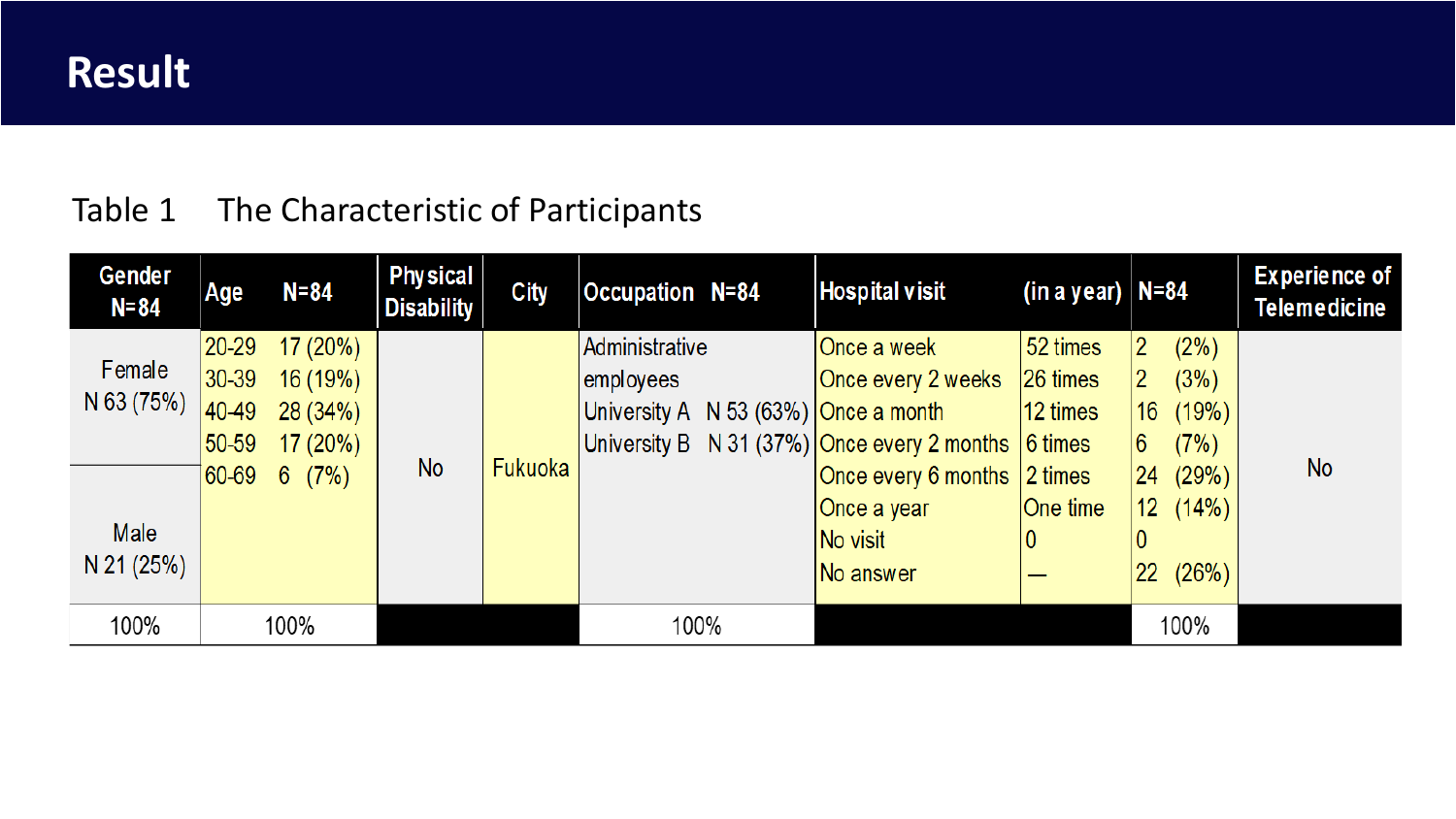#### Table 2 Awareness of Telemedicine (N= 84)

|                                                                                 | <b>Responses (N=84)</b>                                            |                                                                                                    |                                                                              |                  |                |  |  |  |
|---------------------------------------------------------------------------------|--------------------------------------------------------------------|----------------------------------------------------------------------------------------------------|------------------------------------------------------------------------------|------------------|----------------|--|--|--|
| <b>Issues</b>                                                                   | To a great extent                                                  | <b>Somewhat</b>                                                                                    | Not at all                                                                   |                  |                |  |  |  |
| <b>Current perception of telemedicine</b>                                       | 14 (17%)                                                           | 59 (70%)                                                                                           | 11(13%)                                                                      |                  |                |  |  |  |
| People satisfaction with the amount of<br>information available on telemedicine | 3(4%)<br>59 (70%)                                                  |                                                                                                    | 22 (26%)                                                                     |                  |                |  |  |  |
| <b>Information sources</b>                                                      | <b>Media</b>                                                       | <b>Hospital</b>                                                                                    | <b>Website</b>                                                               | <b>No answer</b> | <b>Friends</b> |  |  |  |
|                                                                                 | 51 (53%)                                                           | 20(21%)                                                                                            | 12(12%)                                                                      | 11(12%)          | 2(2%)          |  |  |  |
| <b>Available information</b>                                                    | <b>Positive perception</b>                                         | <b>Negative perception</b>                                                                         | No detailed information                                                      | <b>Other</b>     |                |  |  |  |
|                                                                                 | 31 (36%)                                                           | 6(7%)                                                                                              | 43 (50%)                                                                     | 6(7%)            |                |  |  |  |
| <b>Additional required information</b>                                          | <b>Telemedicine</b><br>regulations, benefits,<br>risks, cost, etc. | <b>Patients' experiences</b><br>and satisfactions with<br>telemedicine                             | How telemedicine is<br>worked; such as tools,<br>types, etc.                 | <b>Other</b>     |                |  |  |  |
|                                                                                 | 68 (56%)                                                           | 36 (29%)                                                                                           | 16 (13%)                                                                     | 2(2%)            |                |  |  |  |
| Possibilities to raise the awareness of<br>telemedicine                         | Set up telemedicine<br>education program<br>for public             | <b>Encourage the use of</b><br>eHealth through social<br>media, website, email,<br>brochures, etc. | <b>Make the use of</b><br>telemedicine mandatory<br>by policy or other means | <b>Other</b>     |                |  |  |  |
|                                                                                 | 52 (37%)                                                           | 51 (36%)                                                                                           | 29 (21%)                                                                     | 8(6%)            |                |  |  |  |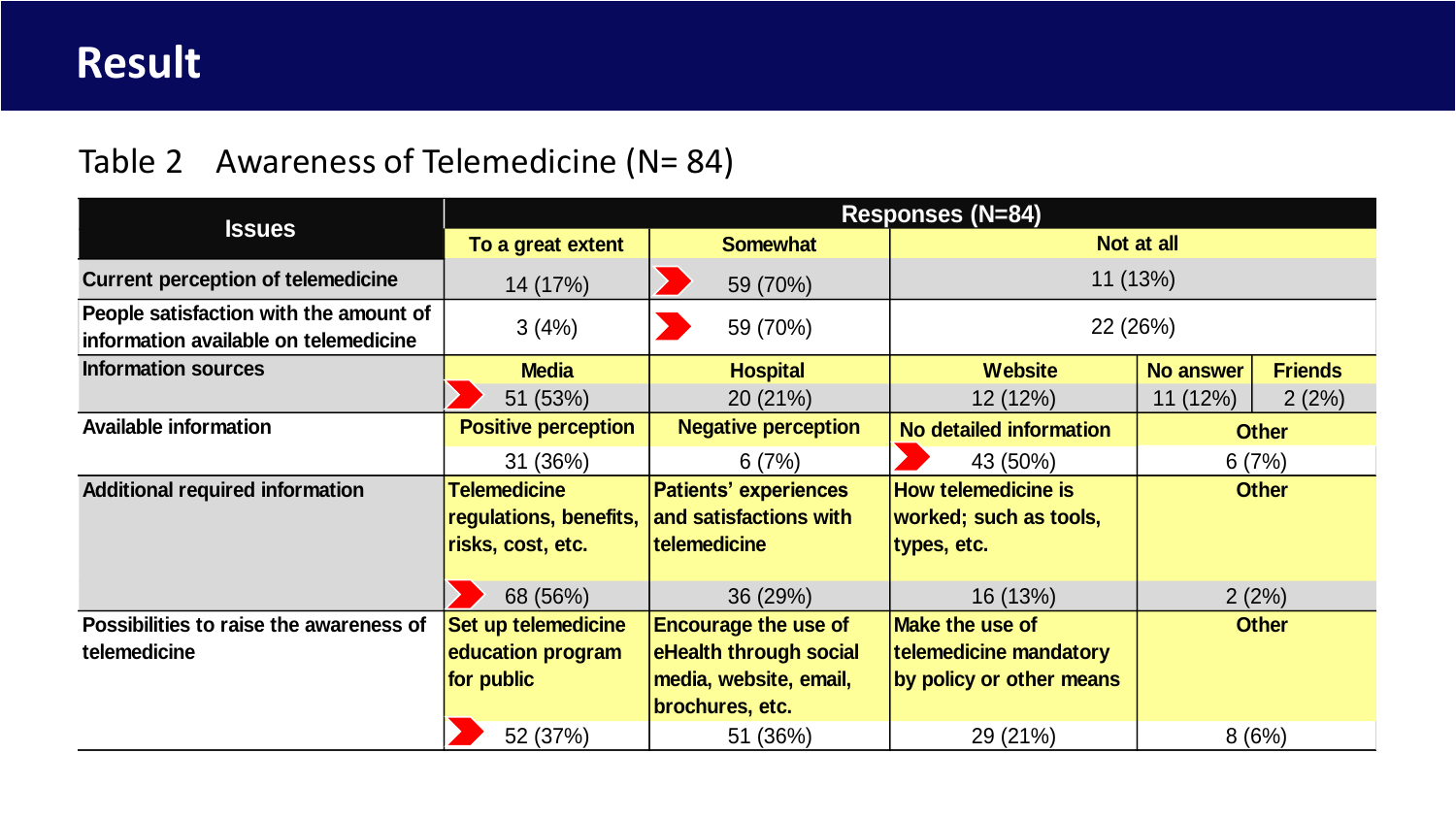#### **Figure 1**

Benefits of Telemedicine from the Japanese People's Perspectives (N=72) - Multiple-choice Question

### **Table 3** Acceptability of Telemedicine (N= 84)



| <b>Issues</b>                              | <b>Responses</b> |          |            |  |
|--------------------------------------------|------------------|----------|------------|--|
|                                            | Very much        | Not much | Not at all |  |
| Accepting to the concept of telemedicine   | 48               | 24       | 12         |  |
| Impressed with telemedicine technology     | 37               | 41       | 6          |  |
| Interested in virtual/online communication |                  | 38       | 5          |  |
| Average                                    | 42 (51%)         | 34 (41%) | (8%)       |  |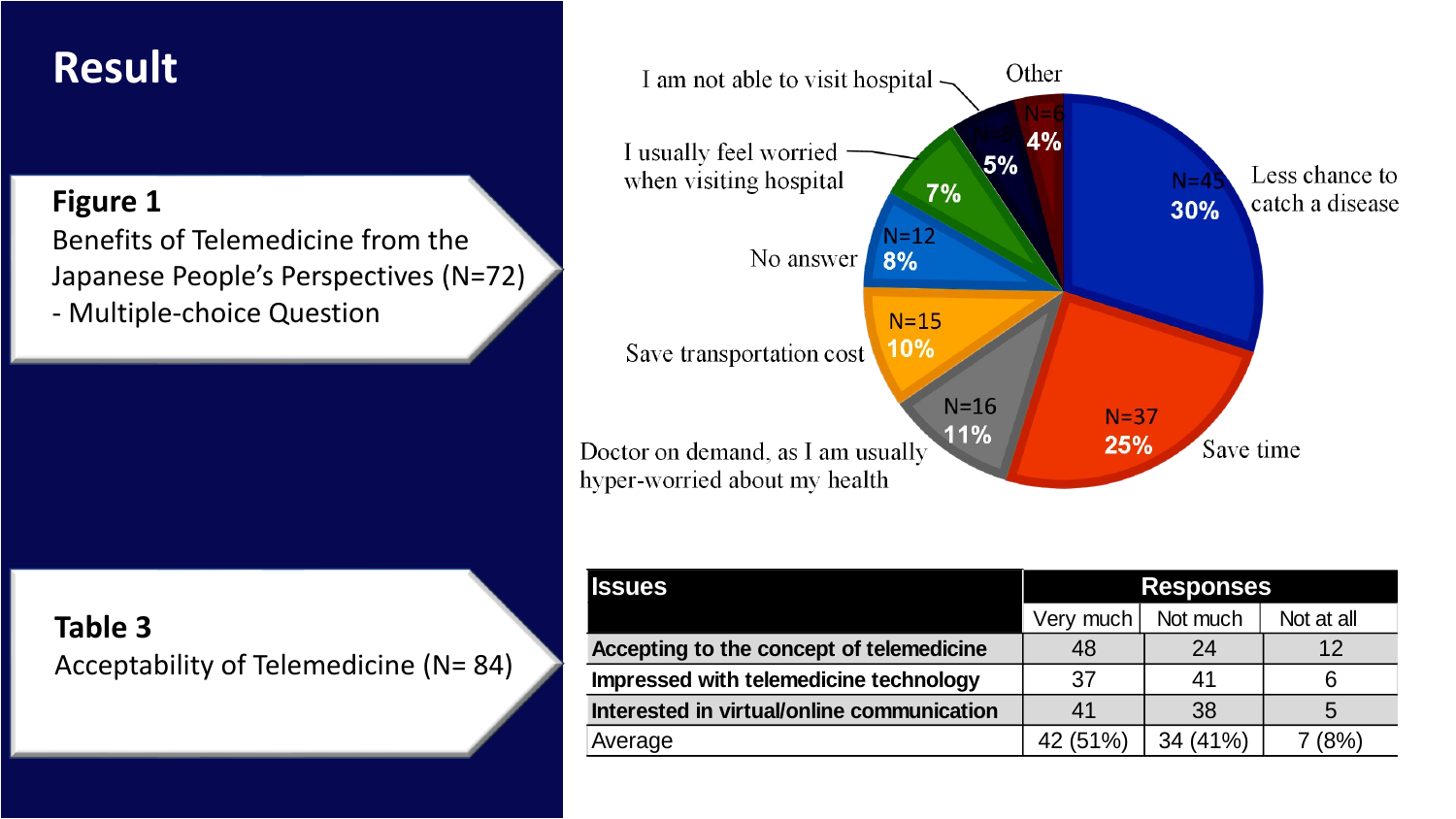

### The majority of participants are interested in telemedicine.

They indicated that telemedicine might be an effective tool to reduce the risk of infection.

However, they are not using it at present due to some issues (see Figure 2).

#### **Figure 2**

Why Japanese People Aren't Using Telemedicine at Present (N=84)

– Multiple-choice Question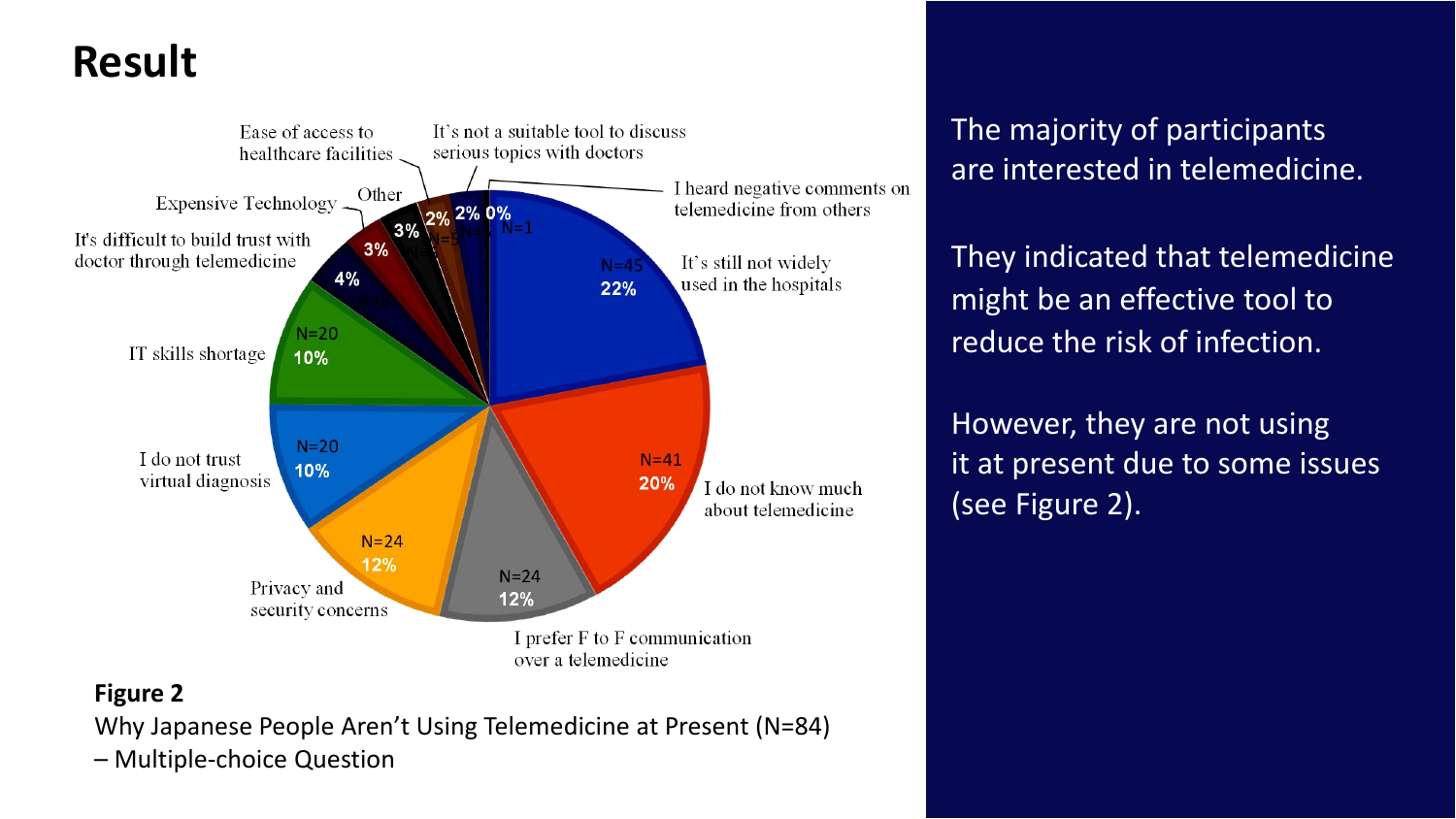### **Discussion**

- $\triangleright$  There are different issues obstruct the growth of telemedicine in Japan.
- $\triangleright$  One of these issues is related to a lack of detailed information provided for public about the service.
- $\triangleright$  For people to ask for telemedicine service, they need to understand well its possibilities and limitations.
- $\triangleright$  Based on the participants' responses, the most effective way to raise the level of awareness of telemedicine is through education programs.
- $\triangleright$  Establishing telemedicine education program is recommended to provide individuals with complete and appropriate information. This would probably change their opinions about the service.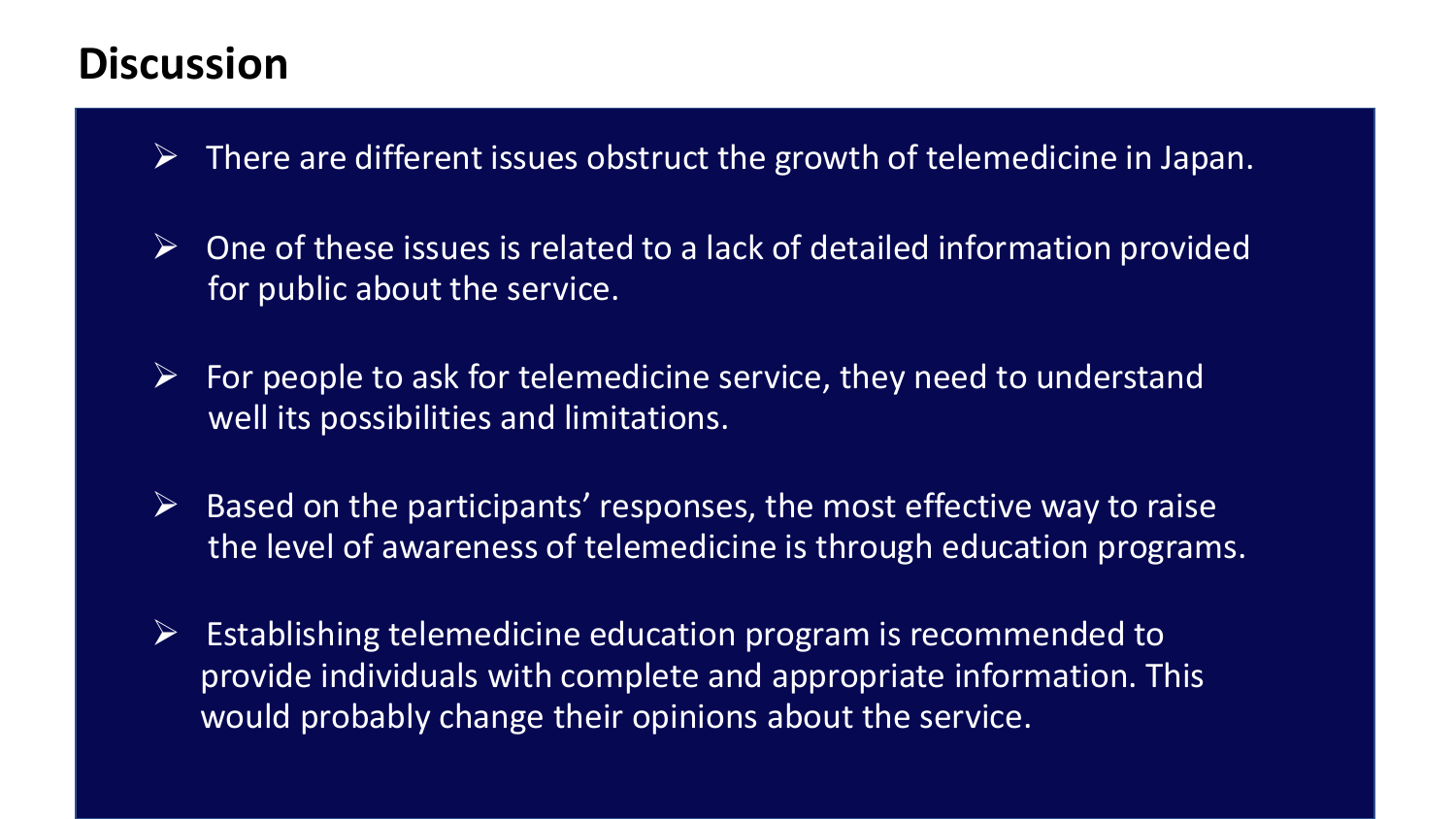This study clarified the main reasons of slow growth of telemedicine in Japan during the COVID-19 pandemic.

The survey was done with limited number of Japanese participants, and the results cannot be generalized beyond the participants of a study.

The participants expressed their own perspectives for raising the public awareness of telemedicine. These may not express views of the majority of Japanese people.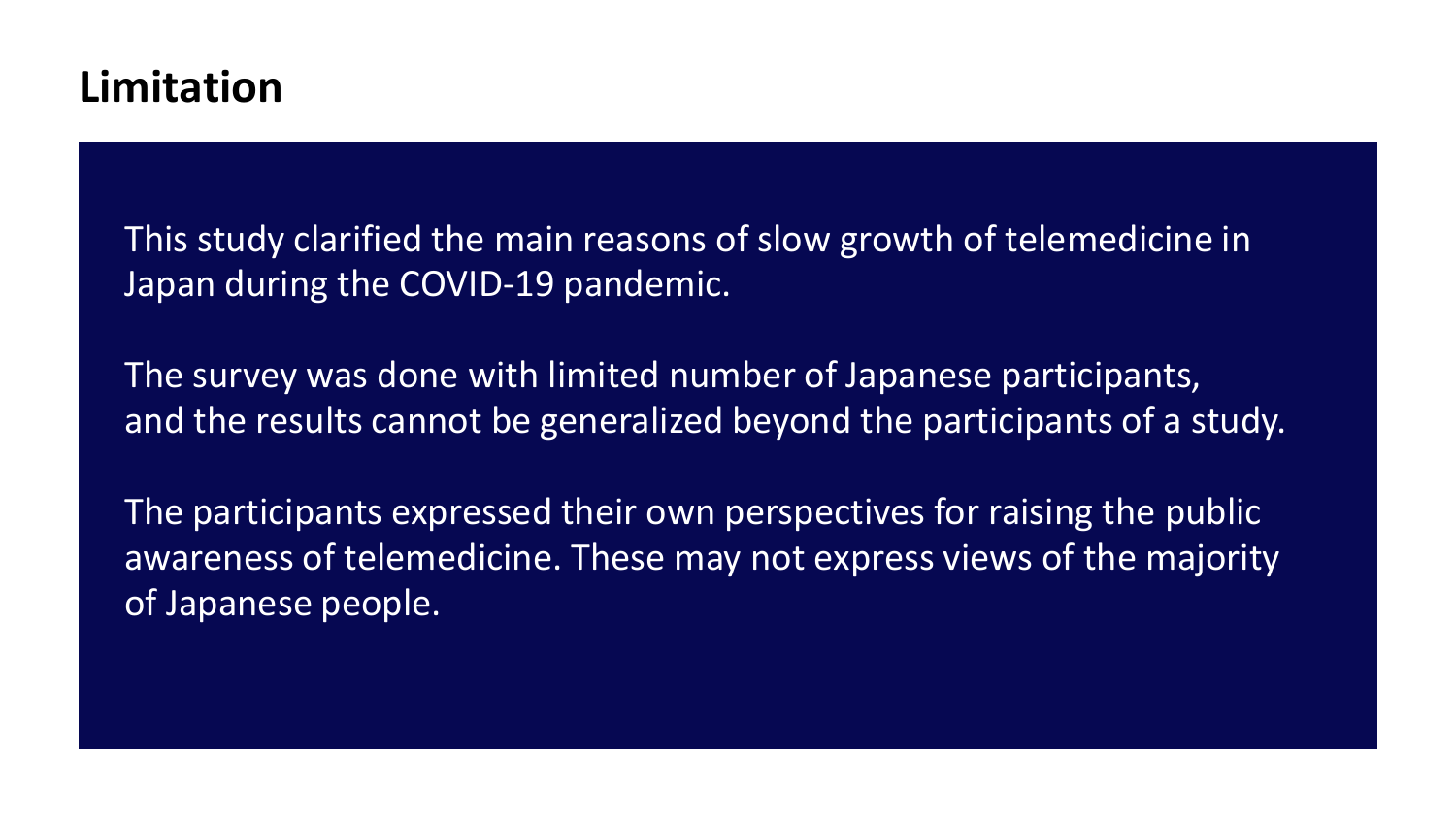## **Conclusion and Future Work**

 $\triangleright$  Limited awareness of telemedicine plays an important role in a slow growth of the service.

 $\triangleright$  Greater public awareness about the service's regulations, benefits, and risks is an essential step for improving telemedicine market in Japan.

 $\triangleright$  This study recommended setting up education programs to provide people with detailed information about telemedicine service.

➢ **A large-scale survey will be run in order to pick up the current major and minor barriers to telemedicine development in Japan.**